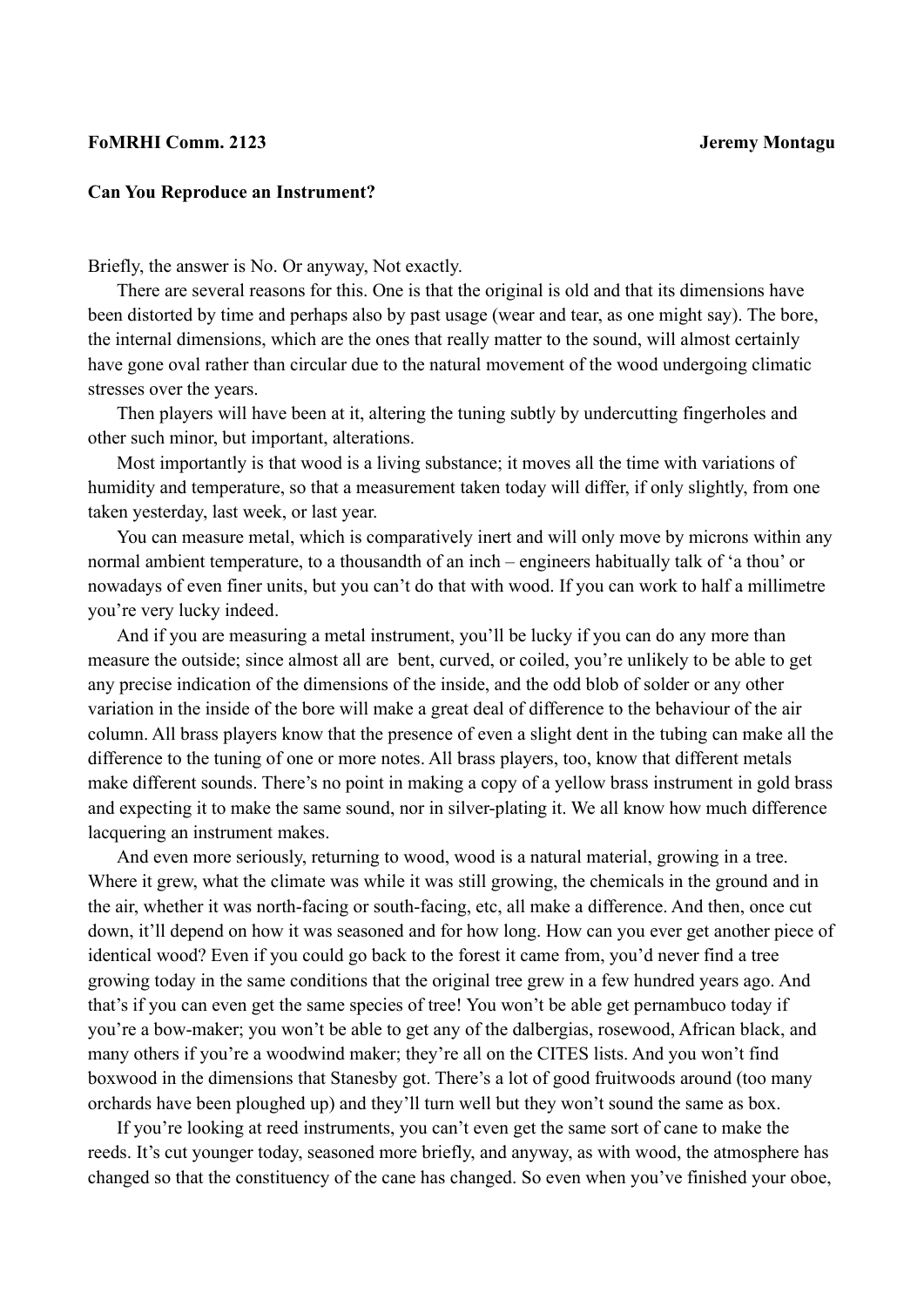clarinet, bagpipe, or bassoon, the characteristics of the reed that initiates the sound will be different from that of any earlier reed.

 When I was at the Bate Collection we published a great many measured drawings of our instruments so as to give instrument makers the best opportunity to try to make reproductions. Arnold Myers did the same at the Edinburgh collection (EUCHMI), and so did others. Quite a few of the people who'd bought Bate plans brought their instruments back to compare them with the originals. Not one, not a single one, sounded the same as the original when they were played side by side.

There's a number of reasons for this. One of course is age, even allowing for the fact that any new instruments needs playing in to reach its real sound quality and response. Another of course is shape; if the original bore had gone oval (and almost all had), some guesswork, not just averages between maximum and minimum diameters, is involved in compensating for this. Length is also a variable, though that's usually slight, more influential is shrinkage of tenons and sockets, whichcan lead to slight variations in the bore. But also there is micro-measurements. Yes, one can measure wood to some extent but few drawings are absolutely exact (3D machines are making a difference here nowadays, and I'm speaking of times before 1995 when I retired). But when we looked very closely at a Bressan treble recorder copy that had come very close in sound, we could see just a hair difference here and another there – it was not possible to make so exact a copy to avoid such microvariables (and bear in mind, too, all the caveats about measuring wood above).

And then comes the most serious problems. Yes, that Bressan copy was at the same pitch as the original, around A at 409Hz. Now how much use is that? Who is playing at A 409? Ok for a recorder maybe, which just going to play with strings who can tune to it. But no use for an oboe, flute, or clarinet that's going to play in an orchestra, the Galpin oboe for example which does look like Bressan's work (it has no mark) and which is probably at that same pitch, though this can depend on the reed. So, many reproductions get extended or shortened to match some of the common pitch standards used today, and here calculations plus some guesswork are involved, and the result is also slight tonal changes. So your reproduction is not an exact copy, it's a variant of the original and it's never going to sound the same as the original.

So far I've only discussed woodwind, with a slight reference to brass. With the brass, we can seldom see inside the tubing, not even trumpets and trombones with their long straight sections. All that makers can do, and some of them produce very good instruments, is to reproduce, as nearly as possible, what Haas, Raoux, and others did in their workshops, and as I've found, no original Raoux horns that I've blown, have responded in exactly the same way as each other, so the best modern examples have also varied in similar ways, but close enough to count as variable reproductions. Instruments like that, using such dimensions as are available, using as nearly as we can analyse them the same sorts of metals, and working in the ways that those makers worked, those we could call generics; they are generically the same sorts of instruments as those made by those early makers.

Bowed and plucked strings are impossible to copy. You can measure a Strad till you're blue in the face, but you can never get the spruce and the maple woods that he used, so there's no point in making the little variation in thickness here and the other slight variation there because he did that to adjust that piece of wood and you haven't got the same piece of wood that he had. All you can do is make the best fiddle that you can. Same with guitars and lutes, and they have even more problems because of the bars under the soundboards – they are there for a reason to adjust that soundboard,